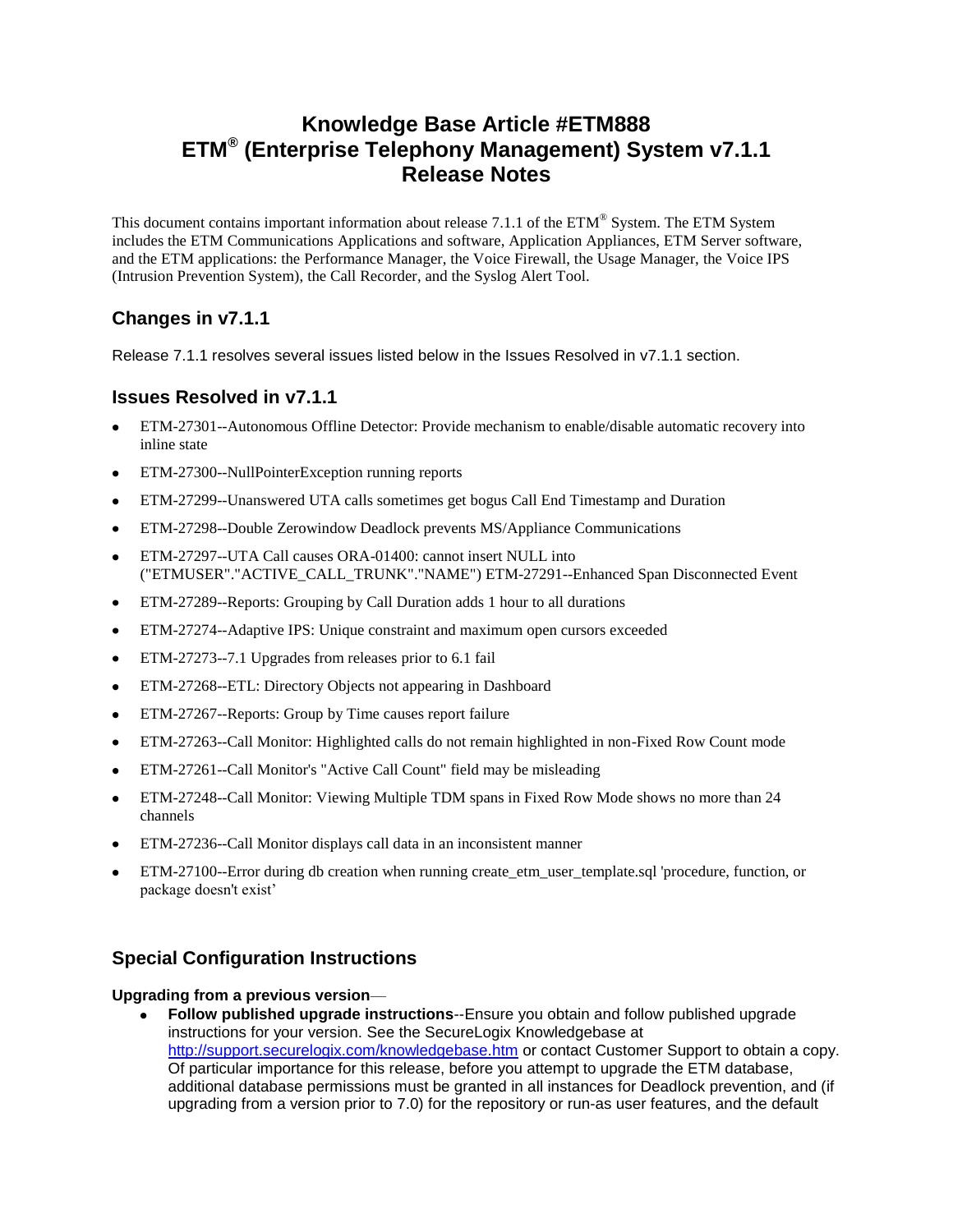ETM Instance must be manually entered into the **twms.properties** file rather than using the Set As Default function in the Database Maintenance Tool.

- **New permission required when upgrading from a version prior to 7.0.2**—Of particular  $\bullet$ importance when upgrading from a version prior to v7.0.2, a new permission is required release to facilitate the Deadlock prevention capability (see below). This permission is required on all ETM systems (even those in which Deadlock prevention is not activated) and must be granted prior to beginning the upgrade. To grant this permission, connect to the database as SYSDBA and grant Execute permission to the ETM user on the DBMS\_LOCK package. For example, assuming the ETM user account is ETMUSER: GRANT EXECUTE ON DBMS\_LOCK to ETMUSER
- **Upgrading PRI NFAS Spans**—When upgrading PRI NFAS spans to v7.1.1 from releases prior to v7.0.2, all NFAS Group Member Spans must be upgraded at the same time to maintain ETM System functionality on these spans. NFAS Spans running a v7.0.2 or later build cannot carry out NFAS communications with spans from prior releases.

**Run As User must be granted CREATE SEQUENCE permission**—If you are using a run-as (nonowner) database account for the ETM Server, grant that account CREATE SEQUENCE permission or the Call and Policy Log tools will be unavailable.

## **Caller ID authentication (CIDA):**

- The CIDA feature "holds" PRI Setup messages (particularly in Delayed Audio mode) while  $\bullet$ initiating authentication requests. While the Setup is being held, other message transmissions from the CO to the PBX are blocked. Examples of messages that might be blocked during that time include Calling Name Delivery via the Facility message and Status/Status Enquiry messages.
- During CIDA call setup (particularly for Delayed Audio mode) an NFAS D-channel failover may prevent the call from being established.
- CIDA Delayed Audio mode requires a channel to be supplied in the Setup message.
- CIDA authentication requests are not made for cases in which the Source Number is missing or invalid. (The option to make CIDA requests for these calls is planned for the next release.)
- E1 PRI is not supported.

**Enhanced Policy Push**—Depending on various factors such as the size of the policy, the number of spans to which the policy is being pushed, and network throughput, it is possible to exhaust the Java heap space on the Management Server if the number of Policy Threads is set too high. If the MS fails due to an out of memory condition while pushing policy, reduce the number of policy threads (and/or increase the amount of Java heap space).

**Java Heap Space settings on a Linux Management Server**—The **ETMManagementService.cfg** file contains settings related to the Java Heap space. These settings are as follows:

- **-Xms** = the initial (and minimum) java heap size. **Xms** value cannot exceed **Xmx** value.
- **•** -Xmx = the maximum java heap size.
- **PermSize** = initial (and minimum) additional separate heap space to support the **Xmx** value mentioned above. The heap space stores the objects and the **PermSize** space keeps required information about those objects. Therefore, the larger the heap space, the larger the **PermSize** must be.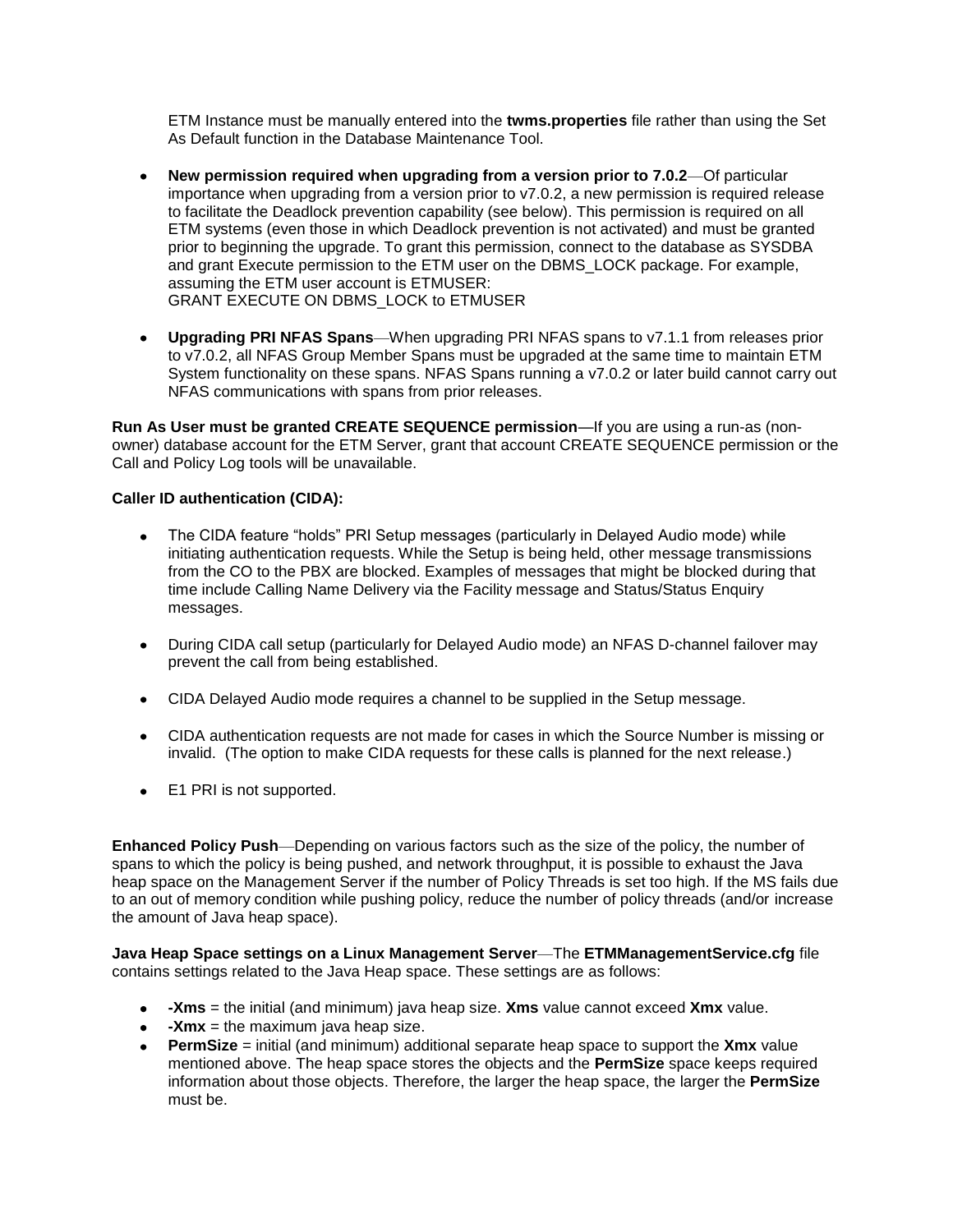**MaxPermSize**=the maximum perm space allocated.

By default, **MaxPermSize** is 32MB for **-client** and 64MB for **-server**. However, if you do not specifically set both **PermSize** and **MaxPermSize**, the overall heap size does not increase unless it is needed. If you set both **PermSize** and **MaxPermSize**, the extra heap space is allocated at server startup and remains allocated.

**Deadlock prevention**—In rare cases, a database deadlock error may occur. If this error is seen, a mechanism to prevent its recurrence can be enabled. To enable the locking mechanism when creating the working tables, perform the following steps.

1. In the Management Server configuration file (**ETMManagementService.cfg/ETMManagementServer.cfg**), add the following value the **Switches** line:

-Dslc.report\_dbtable\_locks=true

2. In the Report Server configuration file (**ETMReportService.cfg/ETMReportServer.cfg**), add the following entry to the **RMID**\_**Switches** line:

-C-Dslc.report\_dbtable\_locks=true

**Web Portal Installer**—Ensure you stop the Apache Tomcat service prior to upgrading the Web Portal application, or the **webetm.war** file will not be replaced, and the old version of the Web Portal will still be installed.

**Hostname and BAMS configuration**—When specifying a BAMS server using an IP address, if the address is converted into a hostname, this hostname (instead of the IP address) must also be used in the **known\_host** file that is used for enabling SSH communications with the BAMS server.

**Upgrade 1060 CRCs first**—When upgrading appliances to v7.1.1 from a version prior to 6.1.2, 1060 CRC appliances should be upgraded prior to other appliances. This ensures proper configuration of the Enhanced Protected Extensions feature.

**Last Resort**—In order to support the Last Resort feature using IPv6 on a given appliance, v 6.1.79 or later must be installed on that appliance prior to upgrading to this release.

**Collection Server search database**—The ETM Collection Server uses a database to store Call Recording information for searches using the Web Portal. This database is built when the Collection Server is installed and by request from the user. Depending on the number of recordings stored on the Collection Server, this operation could take several hours. A rough estimate (that varies based on the performance of the given server) is that it takes approximately 1 hour to build the database for every 500,000 call recordings. During the time that the Collection Server is building the database, it will be unavailable for all other actions such as uploading new recordings. Therefore, choose an appropriate time to install the Collection Server or to initiate rebuilds of the database. Note that a rebuild of the database on a periodic basis may be useful to keep the database in sync with the stored recordings if call recordings are periodically moved or removed from the Collection Server using processes outside of the Collection Server.

**SS7 Signaling Listener Ports**—When configuring fully-associated signaling links on SS7 Bearer Spans, ensure that a unique listener port is selected for each Span on a Card, or port conflicts will occur. During the "out-ofthe box" configuration of Cards, the Appliance software selects unique listener ports based on the Span number on the Card. If you change these port assignments, assign a distinct value for each Span. See the *ETM® System Installation Guide* for details.

**IMPORTANT INFORMATION for installing on Windows Vista, Windows 7, or Server 2008—**A feature called User Account Control (UAC) was introduced in Windows Vista and Windows Server 2008 that limits application software to standard user privileges and only provides administrator level privileges if authorized by an Administrator-level user. In addition to requiring administrator privileges to perform administrative functions, UAC also introduced File and Registry Virtualization, which causes user-level programs to write data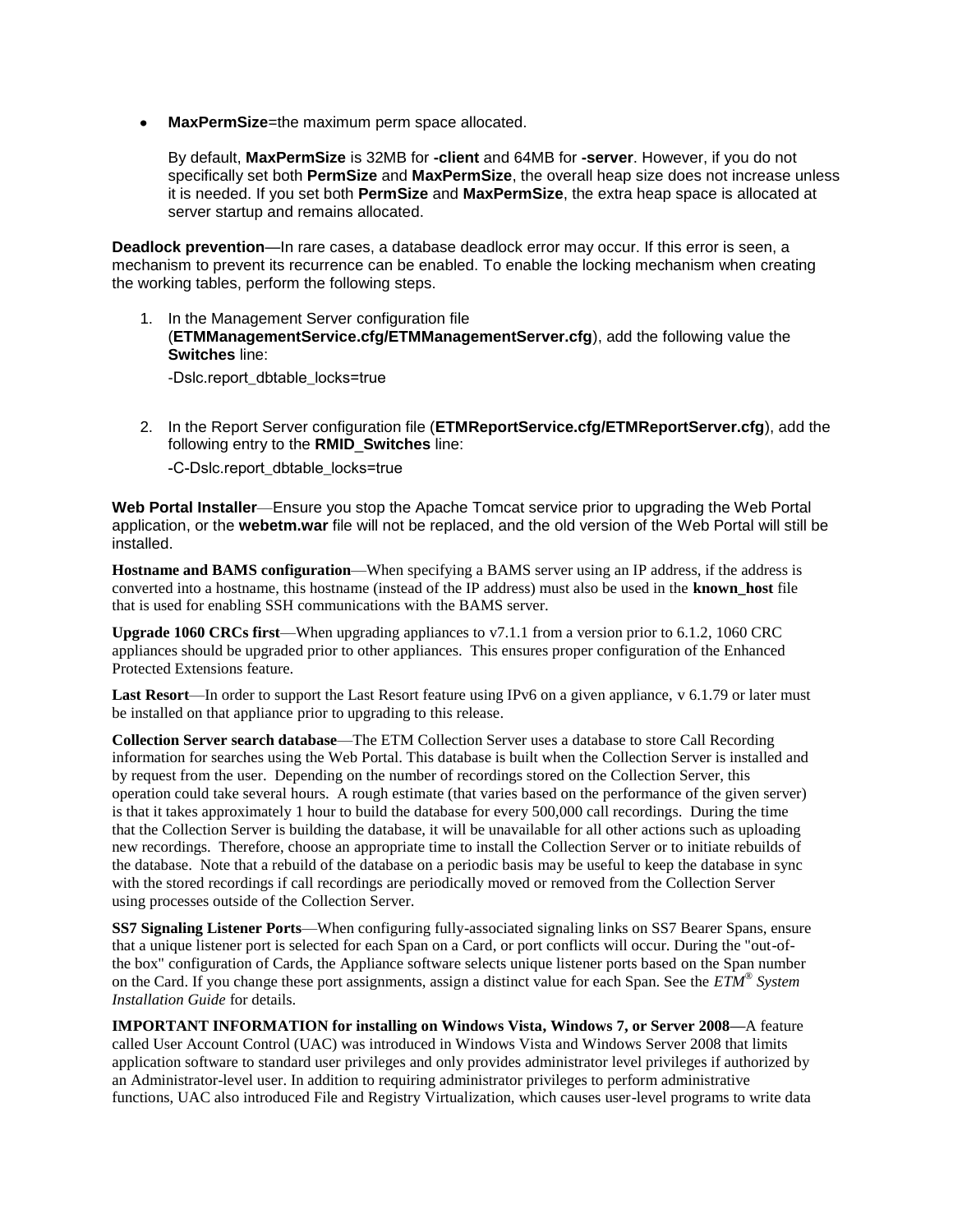and registry settings to a virtual area for the given user, rather than to a system directory (such as Program Files) or the registry. Various functions, scripts, and installations in the ETM System may be adversely affected.

To prevent issues, do one of the following when installing on one of these operating systems:

- Ensure a user with Administrator privileges installs the ETM System applications and then run the applications as Administrator rather than local user.
- Install the ETM System in a directory that is not a system directory (for example, not in Program Files).
- Disable the UAC feature on your operating system.

**Delayed interface responsiveness—**On Windows, an additional delay averaging 20 seconds may be encountered when any of the ETM System Software Components attempts to open a network connection to a remote machine. This delay is due to the lack of a DNS Server definition or an invalid DNS server definition in the Windows Internet Protocol (TCP/IP) Properties for the applicable networking interface, exacerbated by the Java 1.5 Virtual Machine use of a SOCKS networking protocol that requires additional DNS lookups.

To avoid this delay, do one of the following:

- Specify a valid DNS Server in the Windows Internet Protocol (TCP/IP) Properties for the applicable networking interface.
- On each remote client computer, add an entry for the ETM Server computer to the HOSTS file. For example, if the Server is **zephyr.securelogix.com** with an IP address of 10.1.1.202, you would add the following entry:

### **10.1.1.202 zephyr zephyr.securelogix.com**

**Imported SMDR recording file lock**—When recording imported SMDR data to a file, the recording mechanism locks the file until the maximum record count is reached (10,000). While the file is locked for writing, the CDR importer cannot import the file. This is intended behavior. However, in low-volume environments, the amount of time the file is locked to reach the max record count may be unacceptable. If a smaller count is needed, add the following command-line switch to the # Java switches to supply to the Java Virtual Machine line in the **ETMManagementService.cfg** file and then restart the Server: -Dsmdr.RecorderRecordsPerFile=<value>

**For graduated SIP software upgrades, Call Recording functionality requires components to be upgraded in a specific order**— If you want to upgrade one SIP Appliance proxy component first and let it run for an extended amount of time before upgrading the other proxy component, then the Signaling Proxy should be the first upgraded to ensure media continues to be anchored. This is not an issue if both components are upgraded in a timely manner.

**SMDR Recording File Directory not automatically created**— When you configure an Appliance to record raw SMDR, the directory where the files are stored is not automatically created. Manually create the following directory before enabling SMDR recording on the Switch:**<INSTALL\_DIR>/ps/smdrrecording**

**Web Portal Installer limitation**—When upgrading the Web Portal, since the installer does not create **jakarta-tomcat-5.5.9\webapps\webetm** directory, it is not replaced by the installer. To work around this issue:

- 1. Stop Tomcat.
- 2. Install the upgrade.
- 3. Copy <**install\_dir>\jakarta-tomcat-5.5.9\webapps\webetm\WEB-**INF\server-defn.xml file to a safe directory.
- 4. Delete the **<install\_dir>\jakarta-tomcat-5.5.9\webapps\webetm** directory.
- 5. Start the Tomcat service.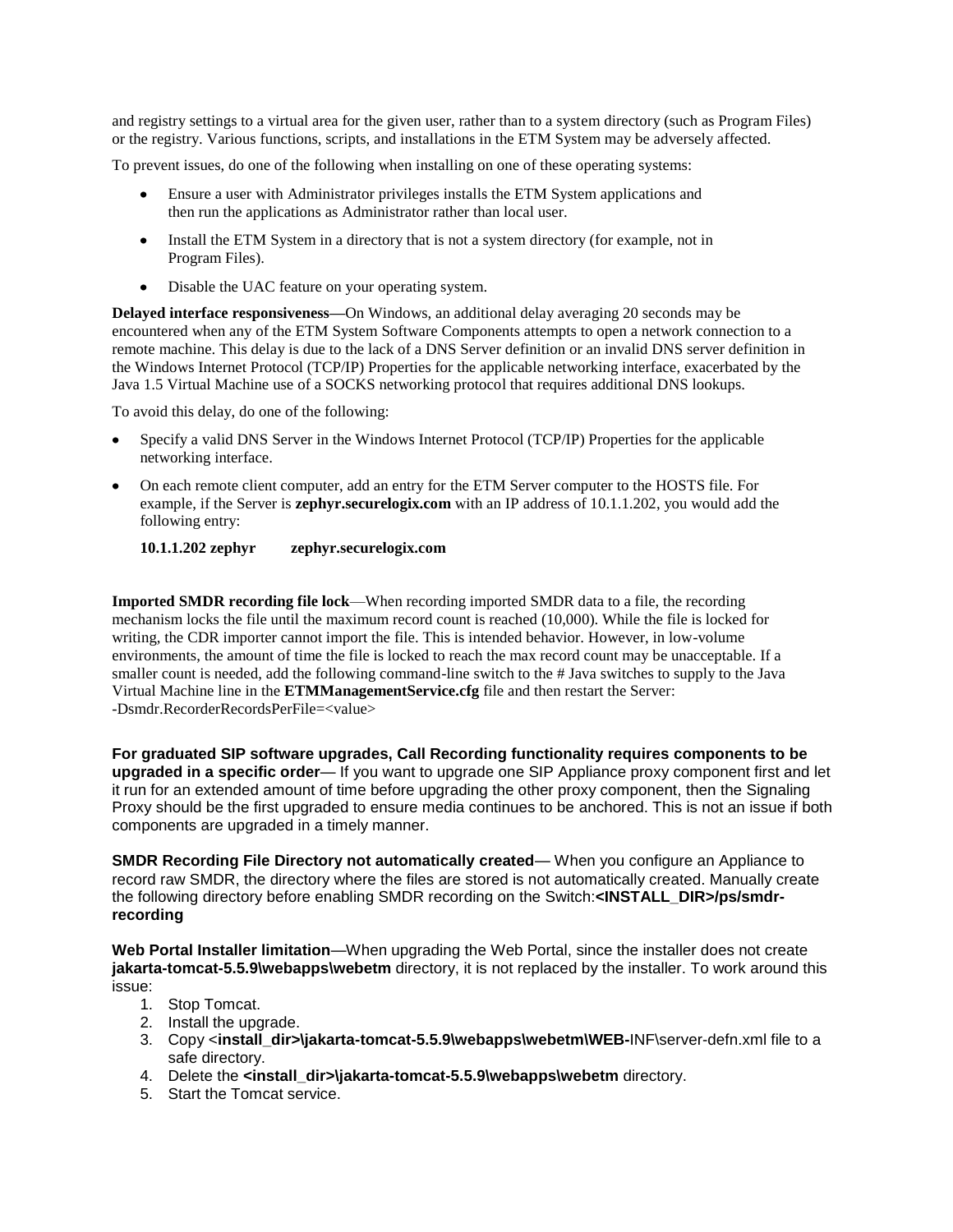- 6. Copy the original server-defn.xml file back into the new WEB-INF directory,
- 7. Restart the Tomcat service.

**Upgrading HA Appliances from a Version Prior to 7.0.0**—No automated remote upgrade is available for HA appliance deployments running a version prior to v7.0.0. For instructions for upgrading appliances in an HA deployment,, see the SecureLogix Knowledgebase at <http://support.securelogix.com/knowledgebase.htm>, keyword "upgrade'. All future software releases will support remote upgrade of HA appliances running v7.0.0 or later.

**UTA supported in a Single Application Configuration Only (No HA)** —The UTA is only supported in a single node configuration in which the Call Processor, Signaling Processor, and Media Processor reside on a single appliance or SRE platform.

**Oracle XE**—Run-As users and Database Repositories are not supported on Oracle XE.

## **Known Limitations in v7.1.1**

**Delayed database connection with "spinning globe" when running reports**—If you encounter this issue, old database partitions need to be removed. Contact Customer Support for assistance.

**SIP Offline Mode**—SIP offline mode does not support SIP Trunk configurations in which multiple trunks are defined that use the same IP address and port for the ETM appliance node.

**Issue with scheduling reports when the ETM Client and Server are in different time zones**—Issues may be encountered when scheduling reports from a client located in a different time zone from that of the ETM Server.

**"Redirected" Policy Disposition only effective for inline SIP applications**—A new Policy Disposition of **Redirected** is provided and appears as available for all application types. However, this Disposition is only processed for inline SIP applications.

### **Web Portal**—

- Collection Server search results show **Undetermined** for calls with multiple call types—During a Web Portal search for calls on a Collection Server, if recordings exist that contain multiple call type values, the call type field for these calls in the Search results shows "Undetermined".
- $\bullet$ Java Heap Space Exception for large query result (thousands of calls)—If a large number of calls (thousands or more) match a search via the Web Portal (CRC or Collection Server), a Java Heap Space exception may occur. To resolve this issue, initiate a new Web Portal session and repeat the search using a smaller start time range to reduce the number of matching recordings.
- Preview of Compressed Recordings Fails—If recordings are being compressed at the Collection Server, previews of these recordings using the Web Portal sometimes cause an error in the media player indicating that the wav file is corrupt. This is cosmetic; the preview media is played properly even when this error occurs. The problem does not occur when compressed recordings are played in their entirety.
- Collection Server search results do not provide wav file size—Web Portal results for call recordings  $\bullet$ stored on a CRC display the size of the wav file. This field is left blank for Collection Server results. Filtering based on wav file size when searching a Collection Server is ignored (the filter criteria will not be used).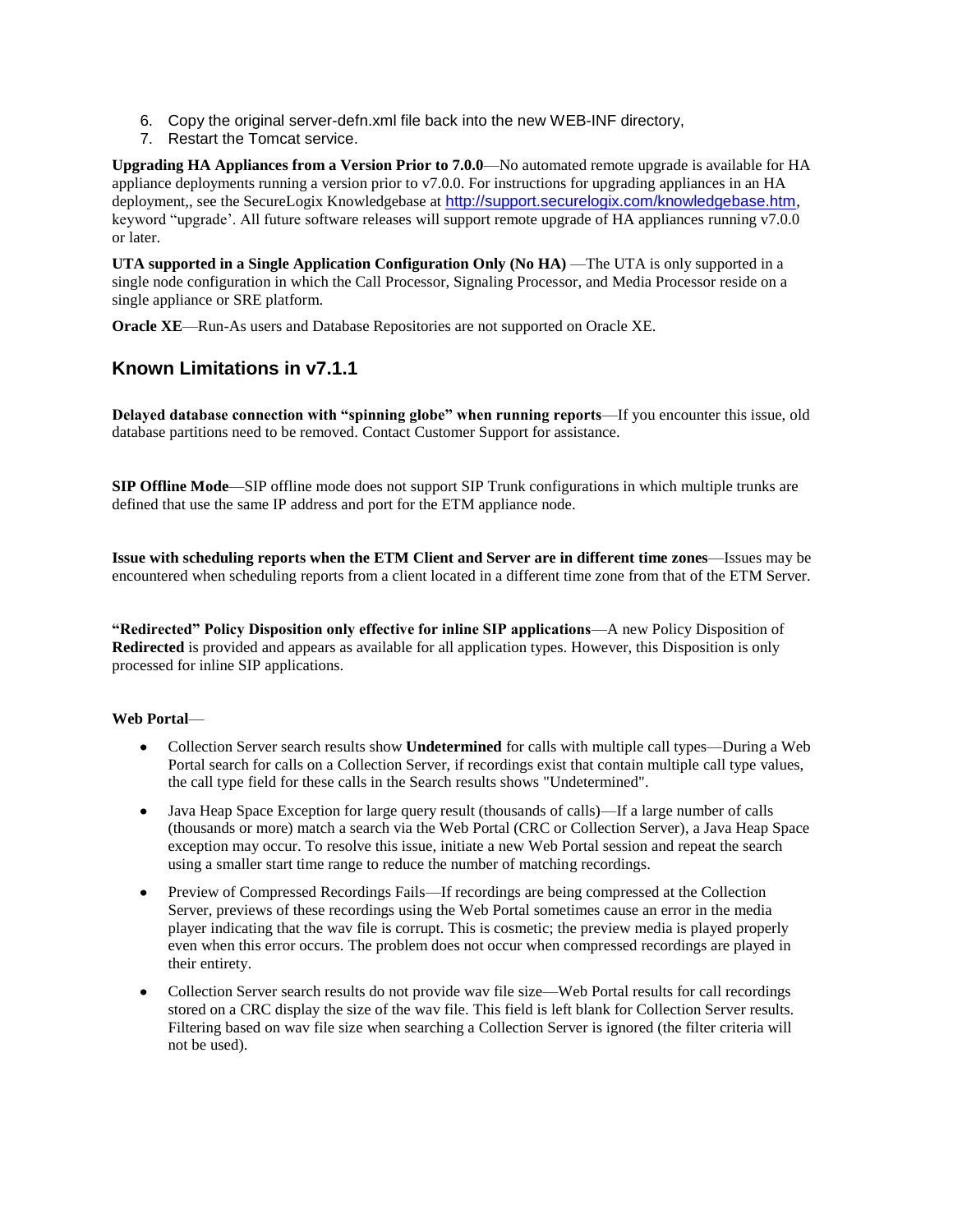**No Dirty Policy indicator for Call Recorder Policies when URIs are changed in the Directory**— When a URI associated with a Listing used in an installed Call Recorder Policy is changed, the Dirty Policy indicator fails to display for the Policy. The Dirty Policy indicator displays correctly when phone numbers are changed and for other Policy types. If you modify the URI in a Listing used in an installed Call Recorder Policy, ensure you reinstall the Policy.

**Inline SIP Appliance CRC and Span System Statistics are inflated**—The SIP Span CRC system statistics value for **Recordings in Progress** and the UTA and SIP Recording Span statistics value for **Active Recordings** do not get updated properly for recordings that are attempted, but do not actually proceed. Therefore, these values may be greater than the actual number of active recordings. On UTA, the CRC Recordings In Progress value always reflects 0.

**Inline SIP Call Recording Threshold Detector calculation issue**—Erroneous values are generated for the Call Recording threshold detector on SIP Spans.

**Cannot authenticate user when LDAP server is using IPv6**—If the LDAP server uses an IPv6 IP address, LDAP authentication fails. Only IPv4 LDAP servers are supported in this release.

**Serial SMDR GUI settings available for SIP Spans, but only IP SMDR is supported**—Ignore the Serial SMDR settings.

**IP Subnets not correctly applied in Call Recording Policies on Inline SIP Spans**— Call Recording policy processing on inline SIP Spans does not match on IP Subnet values in the **Source** or **Destination** column. Do not use Subnets in Call Recording Policies on inline SIP Spans.

**Inline SIP Call Recording files corrupted if 3DES Encryption is disabled**—If you are using Call Recorder on inline SIP appliances, ensure you have encryption enabled.

## **Inline SIP and UTA Call Recording limits**—

- G.711 and G.729 codecs only
- Single stream only (last one in SDP list for multiple audio streams)
- Limit of 80 simultaneous recordings on the 5100 and 100 on other ETM SIP appliances and the 5000-series UTA appliances
- Limit of 50 simultaneous recordings on the Inline SIP and UTA applications on the SRE module.
- Local CRC only

**UTA: Tracking of non-phone number URIs**—Calls that use non-phone number URIs (the user portion of the URI does not contain a phone number) are not tracked by the UTA appliance.

**IPv6 not supported on the SIP and UTA SRE solutions**—SRE blades do not support IPv6, and therefore IPv4 must be used for addressing of the blade itself and of SIP Trunks on an SRE-resident ETM application.

**CAC Card Login under Windows 64-bit and Linux OS**—CAC Card login is not supported when running the ETM Management Server under Windows 64-bit systems or Linux systems.

## **Version History**

For information about previous releases of the ETM System, see the SecureLogix Knowledgebase at [http://support.securelogix.com/knowledgebase.htm,](http://support.securelogix.com/knowledgebase.htm) keyword "release notes."

**Last Update:** 2/10/2014